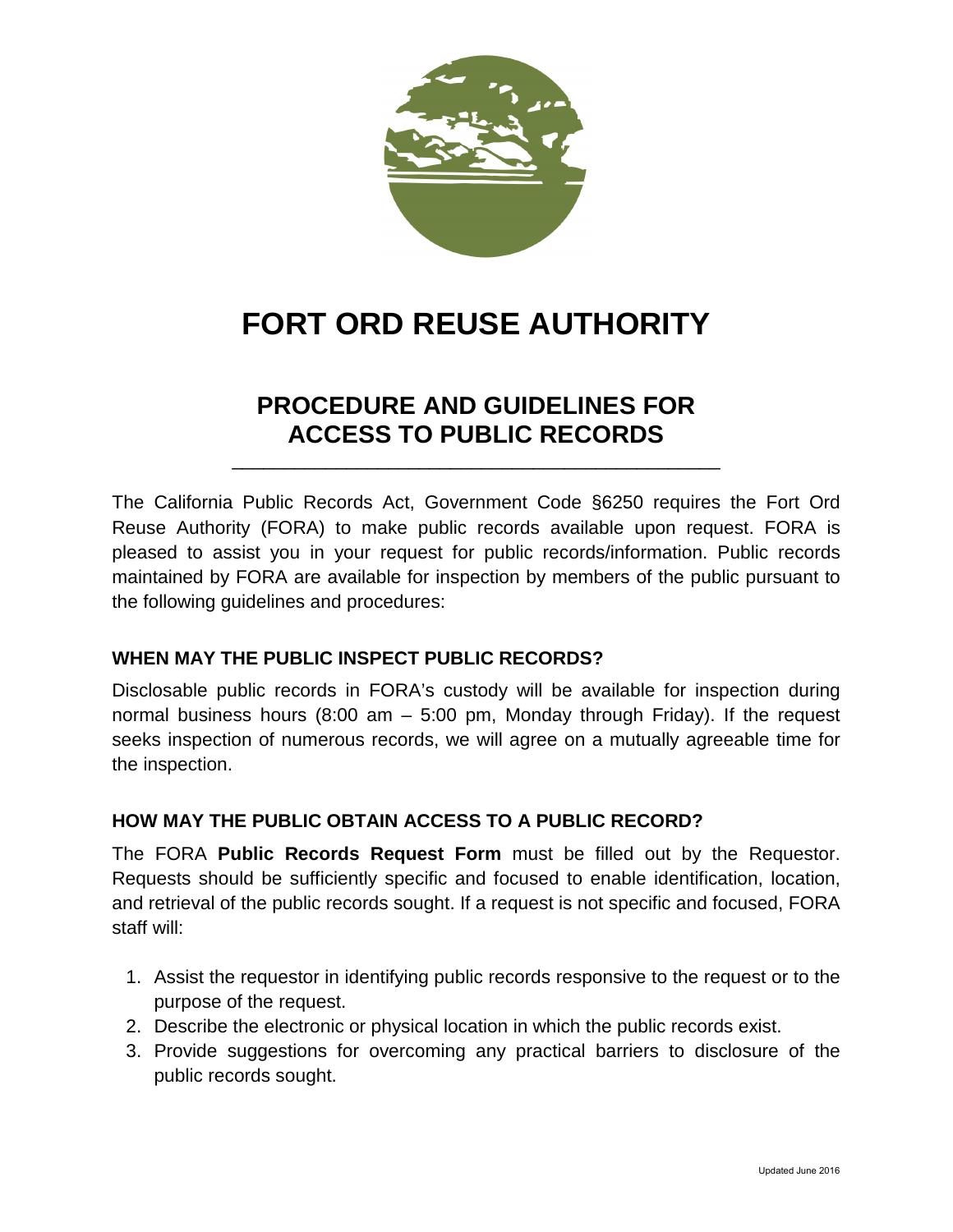FORA does not supplement responses to previous requests when new records are created or received. A separate request must be submitted each time records are sought. Modification to a previous request will be treated as a new request. The requestor is expected to submit the Request for Public Records to the Deputy Clerk.

Persons inspecting FORA's public records shall not destroy, mutilate, deface, alter, or remove any such records from FORA's office. FORA reserves the right to have a staff member present during the inspection of public records, or to take other precautions in order to prevent the loss or destruction of records.

# **HOW SOON CAN THE PUBLIC EXPECT A RESPONSE TO THEIR REQUEST?**

Government Code §6253(c), entitles you to be notified within ten (10) days whether FORA possesses any disclosable public records that respond to your request. If FORA has custody of such records, we will tell you in writing when to expect them to be made available.

In unusual circumstances the ten day response letter may tell you that FORA requires a fourteen (14) day extension to:

- 1. Search for and collect the requested records from field facilities or other establishments that are separate from the office processing the request.
- 2. Search for, collect, and appropriately examine a voluminous amount of separate and distinct records that are demanded in a single request.
- 3. Consult with another agency having substantial interest in the determination of the request or among two or more components of the agency having substantial subject matter interest therein, which shall be conducted with all practicable speed.
- 4. Compile data, to write programming language or a computer program, or to construct a computer report to extract data.

## **IS THERE A CHARGE FOR THIS SERVICE?**

The following charges will be collected upon pick-up of the requested materials:

- $$.20$ /page for 8  $\frac{1}{2}$  x 11
- $$.50/page$  for 8  $\frac{1}{2}$  x 14 and 11 x 17
- Large (over 50 pages) or bound documents will be sent out for reproduction. The customer will be charged for the cost of reproduction plus 10%
- \$5.00 per CD

## **ARE THERE RECORDS THAT MAY NOT BE DISCLOSED?**

FORA may refuse to disclose certain categories of records which are confidential and generally not subject to disclosure under the Public Records Act (Gov. Code §6254- 6255). These include, but are not limited to: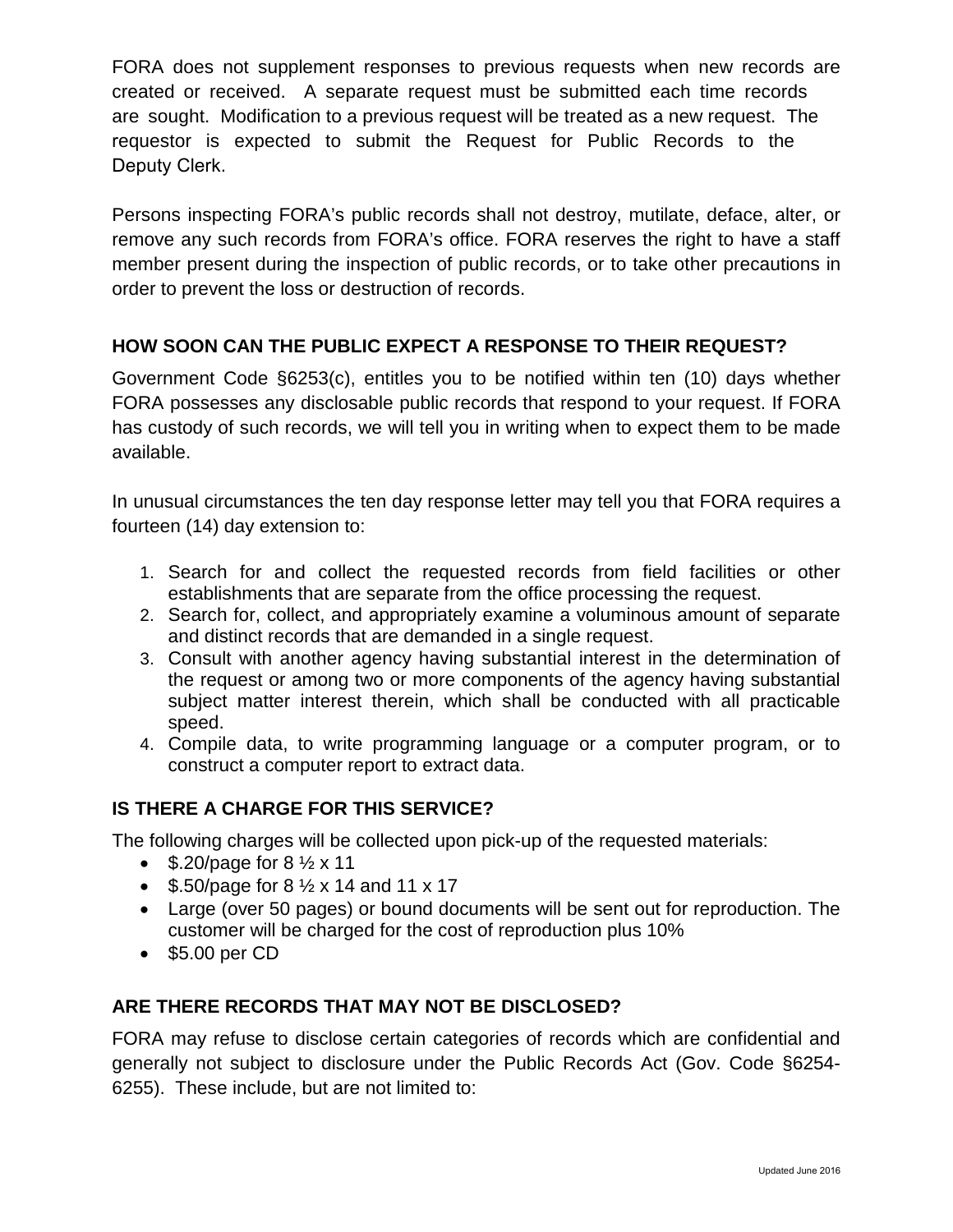- 1. Preliminary drafts of certain documents that are not retained by FORA in the ordinary course of business
- 2. Records related to pending litigation
- 3. Attorney-client communications
- 4. Personnel records, medical information, or other similar records the disclosure of which would constitute an unwarranted invasion of personal privacy
- 5. Corporate financial and proprietary information, including trade secrets
- 6. Confidential personal information on an application, i.e. home address and telephone number, financial information
- 7. Information relative to a juvenile on a Police Report
- 8. Architectural site plans that contain a copy-righted architectural seal
- 9. Names and addresses on customer service and code complaints
- 10. Initiative, referendum or recall petitions are unless by court order
- 11. Candidate statements prior to the close of a nomination period
- 12. Identities of those requesting bilingual ballots or ballot pamphlets
- 13. Materials relating to ongoing complaints and investigations
- 14. Records protected by State or Federal law.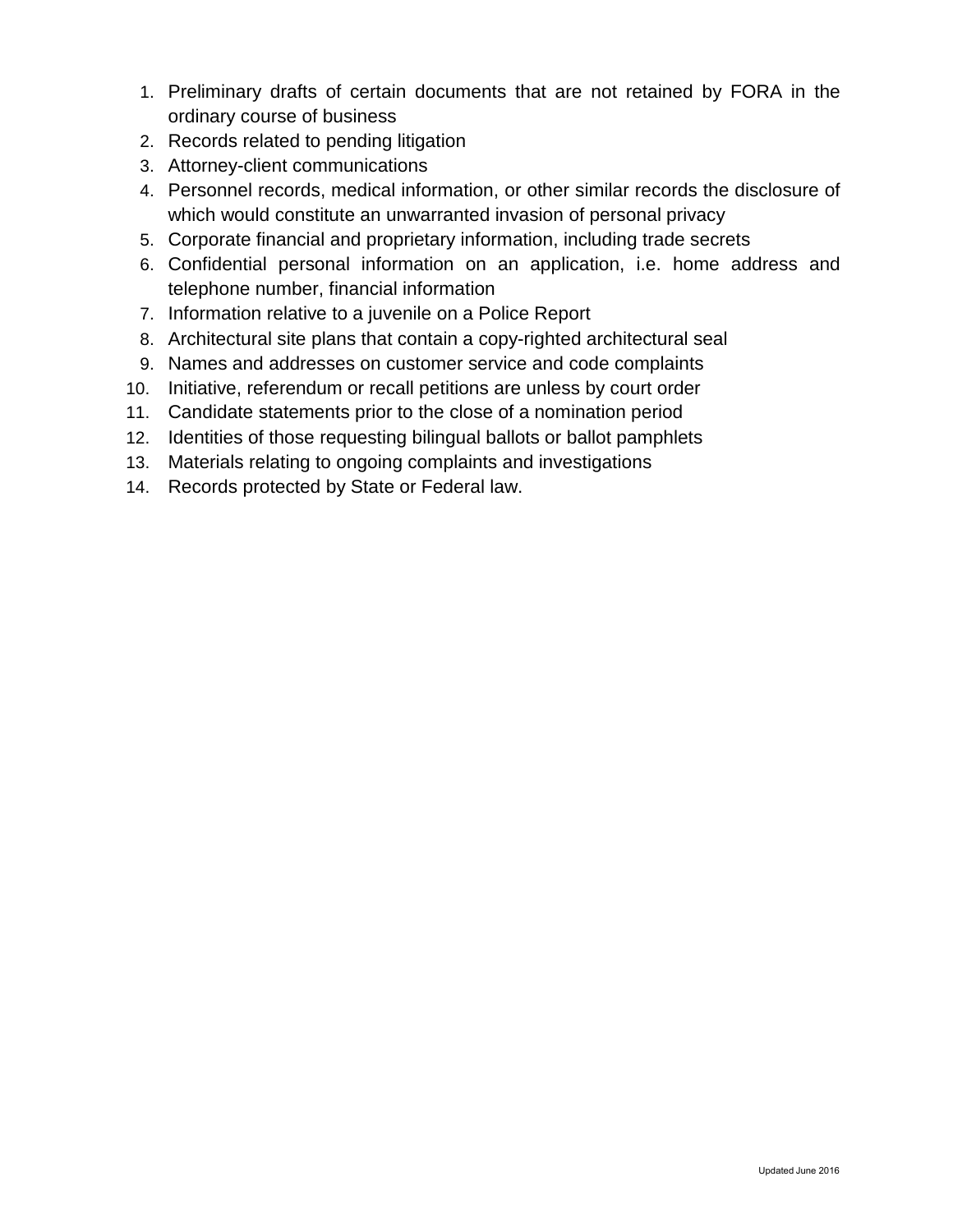

# **Fort Ord Reuse Authority**

920 2<sup>nd</sup> Avenue, Suite A, Marina, CA 93933 | Phone - 831.883.3672 / Fax - 831.883.3675

# **Public Records Request Form**

Public records maintained by the Fort Ord Reuse Authority (FORA) are available for inspection by members of the public pursuant to the California Public Records Act, Government Code 6250.

### **DATE REQUESTED:**

### **DESCRIPTION OF REQUESTED RECORD(S):**

*To ensure successful completion of your request, please be as specific as possible in identifying the desired records.*